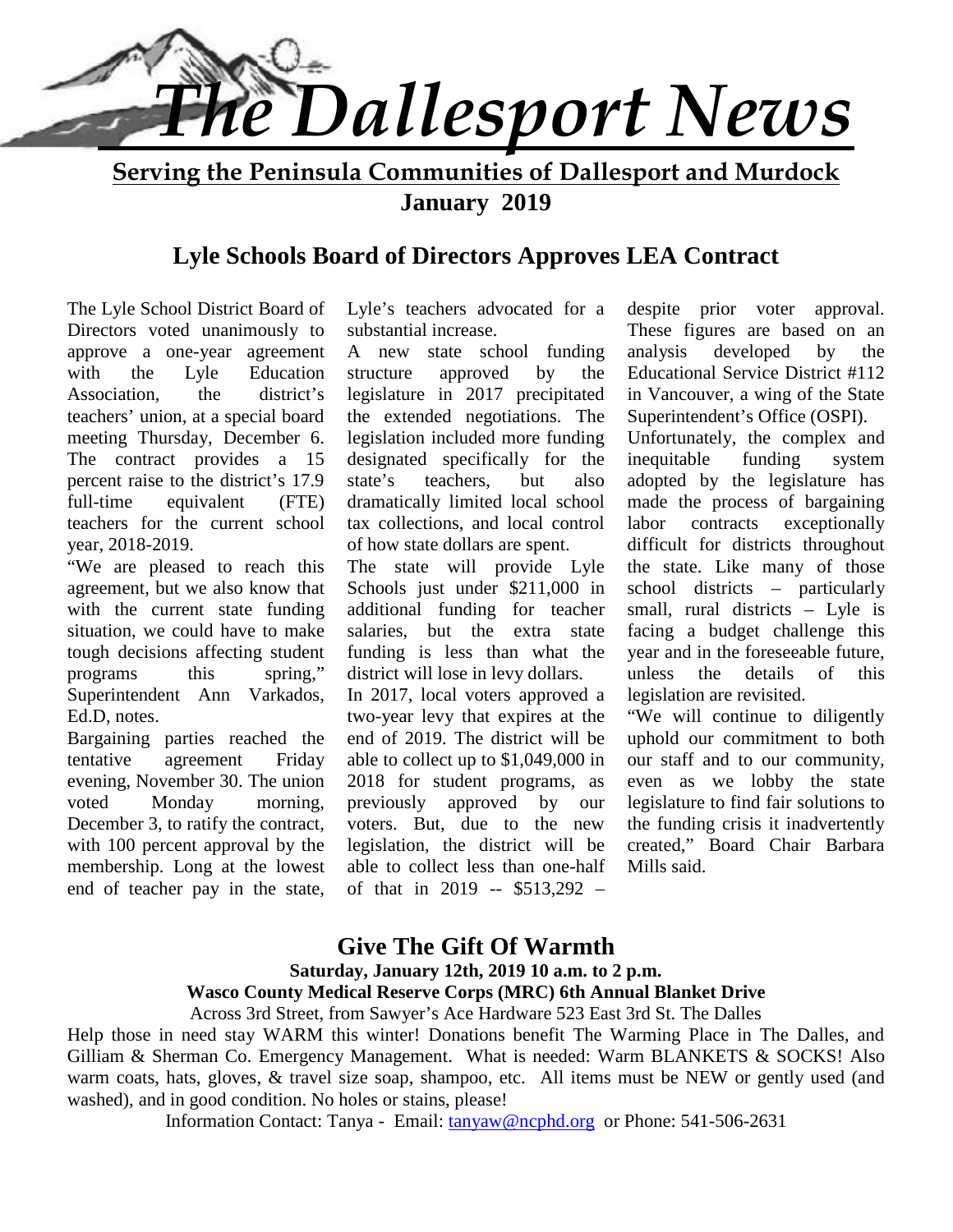### **Simcoe Mountain Speaker Series January 9th at 6:00 pm** Services

Our next talk will feature Troy Carpenter<br>of the Goldendale Observatory of the Goldendale Observatory presenting a talk on the science of eclipses, just in time for the upcoming lunar eclipse on **January 21st**. He'll also answer your questions about the observatory upgrade project.

Goldendale Community Library 131 W Burgen St, Goldendale, WA

### **Total Lunar Eclipse**

The total phase of this total lunar eclipse will be visible from North and South America, and western parts of Europe and Africa. Central and eastern Africa, Europe, and Asia will see a partial eclipse of the Moon.

### **Do you need HELP With Winter Heating?**

Washington Gorge Action Program (WGAP) staff will be at the senior meal sites to process EAP's and Jill or Virginia from Senior Services will be there to process Klickitat PUD Senior discounts.

Lyle Lions Community Center Tuesday November 13th, 9am to 1pm

Klickitat PUD Senior Discount

1. The applicant's name must be on the Klickitat PUD Account.

2. You MUST be inhabiting your residence during the period the discount received.

3. You MUST be 62 or older.

4. Household income \$23,500 or less. The discount is effective from your application date and eligible months for reductions are for billings from December 1st, 2018 through May 31st,

2019 LIHEAP Low Income Energy Assistance

through WGAP.

You will need to bring:

Proof of household income for months of August, September & October.

Proof of physical address.

Copy of utility bill (that you are applying for help with) SS cards for ALL household members. ID for all adults

### **Free Filter Friday**

Every Friday in Jan. from noon to 4PM We will be handing out free 1inch filters to anyone who comes to the office. This is also a great time to have any questions you have about your system answered or on t and schedule any service or sales appointments. We also can order upgraded or custom filters for your system at an additional cost. Sky Heating and Air Conditioning 616 E  $3<sup>rd</sup>$ St The Dalles.

### **Volunteer Drivers Needed**

Volunteer drivers are needed in Senior Services for helping transport Klickitat<br>County residents to medical residents to medical<br>ts and other essential appointments services.

You must have an excellent driving record and pass criminal background checks. We provide traing but need<br>unlusted to diving bookmobiles volunteers who are committed to driving at least two days per week. If you are interested pleas call:

**Goldendale:** 773-3060 or stop by our office at 115 W. Court St to pick up a volunteer application.

**White Salmon**: 493-4662 or stop by our office at 501 NE Washington St. to pick up a volunteer application.

### **Lions Club Thanks You.**

The Lyle Lions Club would like to "Thank" everyone in the Lyle School District from staff to students; the Dallesport Fire Dept.; all the amazing volunteers, donors and businesses in Lyle and surrounding communities who helped in so many wonderful ways with the "2018" Christmas Food Box Project. It truly was a "collaborative" effort by everyone! We gave out food boxes to The "112" individuals  $\&$  families which  $\quad$  Lib provided food for "380" people.

### **New Bookmobiles Help Bring Library to Public**

 New mobile libraries are on the road and coming to rural communities in Skamania and Klickitat Counties. Fort Vancouver Regional Libraries is proud to introduce two new bookmobiles to replace the aging bookmobiles that combined serve over 35 stops throughout the region.

 After two years of planning, consulting, design and building, the new bookmobiles started rolling out to communities in late October. Among the new features is a much-requested wheelchair lift, which will not only provide additional access for patrons, it allows library staff to easily take book carts into remote locations as well.

 "The enthusiastic response to the new bookmobile has been fantastic. It reaffirms the importance of supporting access to information whether you get it in a building, through your smartphone, or on four wheels," said David Wyatt, manager for Stevenson Community Library, which provides service for the bookmobile covering Skamania County and West Klickitat.

 The new FVRLibraries bookmobiles were custom-built for the library district by Farber Specialty Vehicles in Columbus, Ohio, on a Freightliner chassis. Each vehicle is 28 feet long, 11 feet tall, weighs 25,000 pounds, and holds approximately 2,000 items.

 The library district anticipates the lifespan for the vehicles to be 12 to 15 years, the same as the 15-year-old bookmobiles they are replacing. The new cost approximately \$270,000 each for their design and construction.

 A map of all FVRLibraries' bookmobile stops as well as printable schedules can be found at http://www.fvrl.org/bookmobiles

### **All libraries and the bookmobile will be closed on Jan. 1st. New Year 's Day and Jan. 21th. Martin Luther King holiday. ALL LIBRARIES CLOSED**

**Klindt's Bookstore** 541-296-3355 315 E. 2nd Street, The Dalles

Hours: Mon. – Sat. 8:00 am– 6:00 pm Sundays 11:00 am - 4:00 pm

**The Dalles/Wasco County Public Library** 541-296-2815

wascocountylibrary.com

722 Court Street, The Dalles **HOURS:**

Monday-Thursday 10 a.m. to 8:30 p.m. Saturday: 10 a.m. to 5 p.m. Closed Sunday

*\*FREE wireless Internet access* inside the library and on library grounds. **White Salmon Valley Community Library** 509-493-1132 - Town & Country Sq. White Salmon Open Tuesdays 10:00 am - 8:00 pm Wed.-Sat. 10:00 am - 6:00 pm

 *\*FREE wireless Internet access* **Goldendale Community Library** (509) 773-4487 131 West Burgen Street

Goldendale,

Open M Tu Th F Sat 10am-6:00pm and 10 to 8 on Wednesdays

**Bookmobile** Fort Vancouver Regional Library 1-888-546- 2707



The Library Bookmobile Fall - Winter Schedule **Wednesdays January 9th. & 23rd .** Lyle Market.....9:45 – 10:15 Lyle High School….10:25- 12:30 Dallesport Church of Christ…1:45–3:00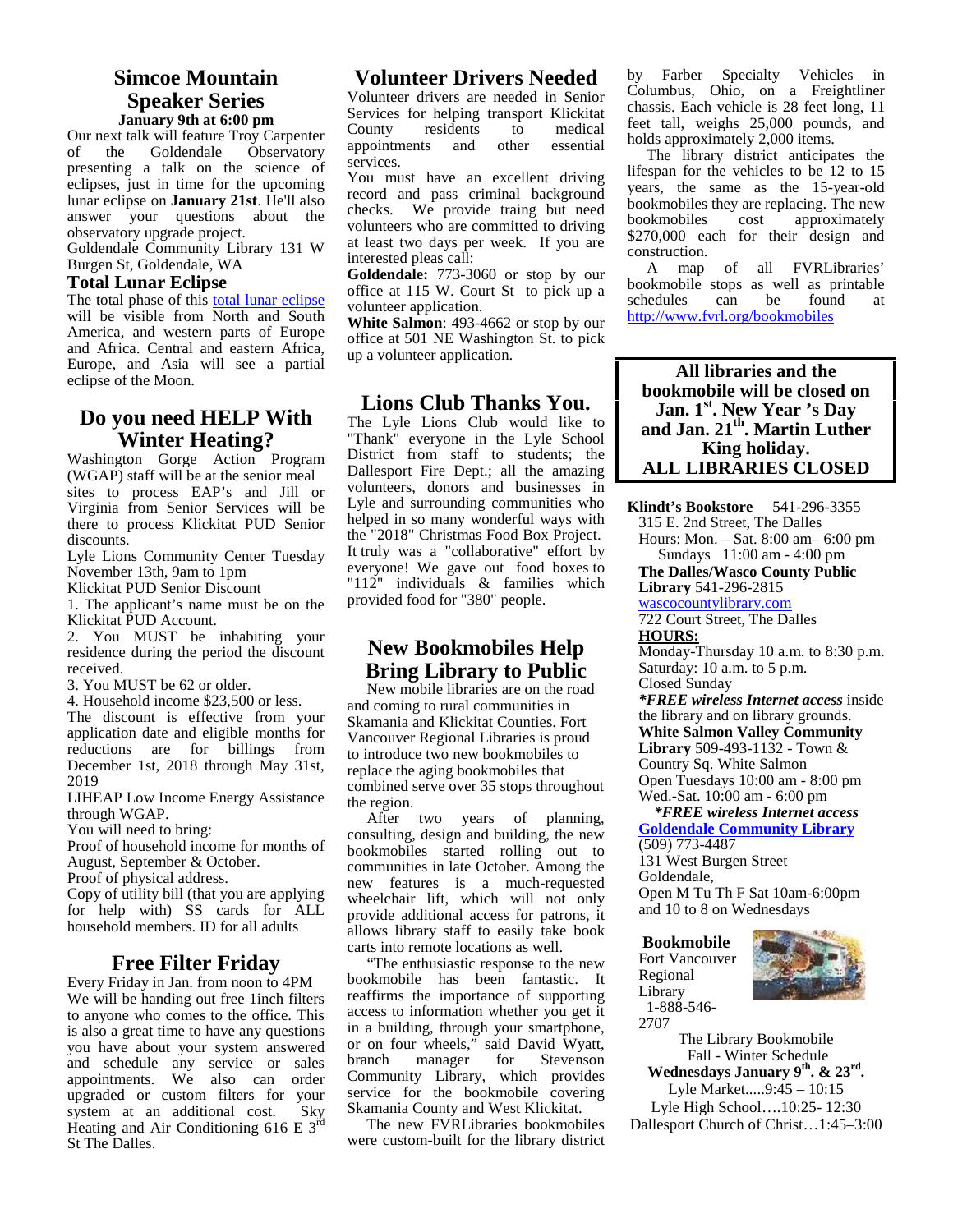### **Community Council Corner**

By PJ Sisseck & Renee Briggs Community Council Report for December 13, 2018

Our speakers were Justine Ziegler and Janet Mata from "The Next Door", an umbrella organization for assorted community and family strengthening agencies. Their services include the microscopy agencies and the microscopy of the microscopy and the microscopy of the microscopy of the microscopy and the microscopy of the microscopy of the microscopy of the microscopy economic development activities, youth mentoring, counseling and health education, and treatment options for children in foster care. At this point, The Next Door is overseeing thirty social service programs spread throughout a seven county area along the Columbia River. While headquartered in Hood River, a facility is located in The Dalles. Eleven of the organization's seventy seven employees have offices in The Dalles.

Brad Swing, on behalf of the Dallesport-Murdock Volunteer Fire Department, urges everyone to check all flues, chimneys, and dryer vents, and do any needed maintenance. One tragic loss of a home and two pets has already occurred in our community – we do not want any repeat incidents.

Kim McCarty's life is taking him in other directions, so he has submitted his resignation from the Community Council, effective as of the end of the December meeting. Not to worry – he and his wife still intend to oversee the Ice Cream operation through the summer of 2019. We thank Kim and Kathy for their commitment to public service.

### **Bazaar Proceeds**

Many thanks go out to Barbara Rauch for hosting the annual Christmas Bazaar in December. Due to the fact that the venue this year was much smaller than in years past, only about half as much money from table rent was taken in. We are still happy to announce a donation of \$362.00 each to the Dallesport Fire Dist and the Dallesport Murdock Community Council.

Thanks again this year to Kim and Cathy McCartney for bringing Santa & Mrs. Clause to the Christmas Bazaar.

The next meeting of the Dallesport- Murdock Community Council is levy scheduled for **January 10th ., 7 PM, at the Community Center on 6th. We are expecting a report from the Port Authority on industrial activities and shipping in our area.**

### **Restrictions In China Hit Klickitat County In Recycling**

Changes in China are having an immediate effect here in Klickitat County. These changes include what can and cannot be recycled.

The changes are a result in China's restrictions on recycling, which limit what types of recycling is deemed is es recyclable. Klickitat County Solid Waste will soon be sending out updated flyers of what is and is not recyclable around the middle of December, according to Morgan, the Recycling Coordinator for Klickitat County Solid Waste.

The main changes are what cannot be included in recycling. **The Recycling Program will no longer accept any plastic bags or shredded paper. They will only accept PET 1 and HDPE 2 plastic bottles;** any other types must be disposed in the trash. To find the bottle type, check the bottom for the number in the recycling symbol.

These rules will go into effect starting Jan. 1. People who violate the new policies will receive notices telling them what they recycled is no longer accepted. For more information or questions, contact the Solid Waste office at 773- 4448.

### **Dallesport Water Dist.**

P.O. Box 131

Dallesport, WA 98617 If you have any questions regarding your water system, please feel free to contact. Lane Goodenough, District Manager 541- 980-6756 dwdmanager@gmail.com or

Austin Wilson, DWD Clerk 541-980-

6514,or dallesportwater@gmail.com Clerks office hours: 8:00am to 1:00pm Monday thru Thursday.

**Monthly meetings are held on the 2nd Wednesday of every month at 6:00pm at the Dallesport Community Center.**

### **Levy Renewal on Ballot February 12**

This comes in a year that the district needs to run its next replacement levy in order to maintain some local funding. The board has voted to place that levy on the ballot on February 12, 2019. If the levy is approved, the district will collect significantly less than what residents are currently supporting.

Since joining the school district last July, Dr. Varkados has worked closely with the district business manager and state school financial experts to develop an understanding of the district's current financial picture, and the impacts the change in state funding will have. "Our budget is about as lean as it can get, with the possible exception of class size," Dr.  $\overrightarrow{or}$ Varkados noted during the Dec. 6 meeting. Principal Lori Smith added that

she is working on strategies to provide high-quality instruction as costefficiently as possible.

Even at this reduced amount, the levy is essential to maintain the school's current programs at this crucial juncture.

**K.C.F.D. #6 Dallesport/Murdock Fire Dept. Breakfast January 19th. 7-10 am Dallesport fire station All proceeds go to the Dallesport Fire Department Building Fund….. Biscuits and gravy… or Pancakes Coffee & Juice… \$5.00 per Person**

### **Members Needed for Klickitat County Senior Advisory Board**

The Klickitat County Senior Advisory Board is a Board of Klickitat County residents who are appointed by the County Commissioners. Members are appointed from each commissioner's district. At least 51% of the Advisory Board members must be over 60 years old.

The purpose of the Senior Advisory Board is to represent the interests of the senior citizens of Klickitat County, and assure that proper program planning,<br>budgeting, administration, and administration, and evaluation are carried out for the best interest of the Klickitat County Senior Citizens.

The Advisory Board provides advice and guidance in program and policy matters to the Director of Senior Services and/or the Board of County Commissioners at their request.

The Advisory Board acts as advocates for all senior citizens of Klickitat County and for the programs which serve them. The Advisory Board currently holds a regular monthly meeting on the 1<sup>st</sup>. Friday of each month at 10:30am at the

Dallesport Community Center.

New members are needed. If you are interested in submitting your name for membership or would like more information please contact:

Sharon Carter, Director of Klickitat County Senior Services at 509-773-3757<br>or 509-493-3068 or email at or 509-493-3068 or email at sharonc@klickitatcounty.org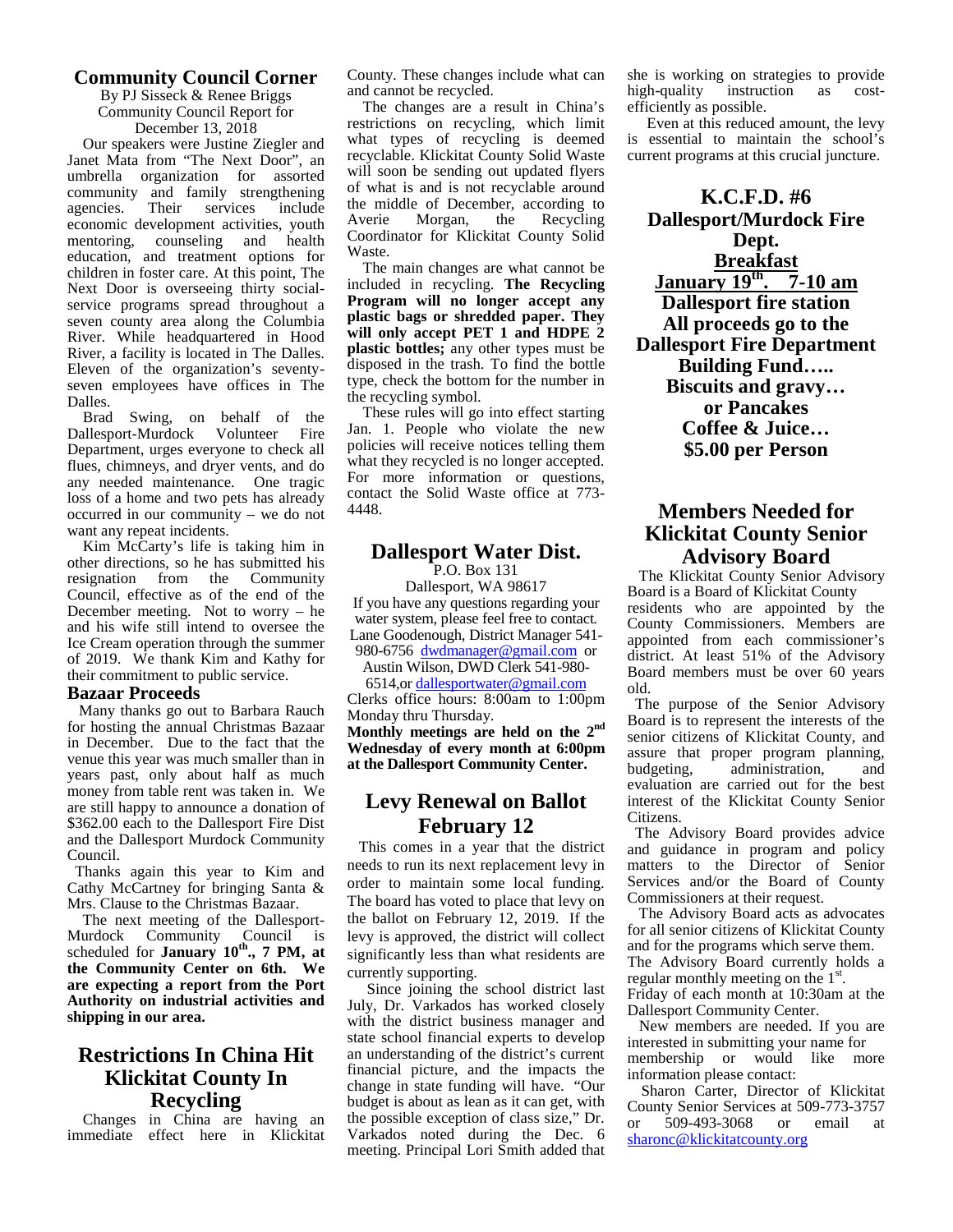### **Sneak Peak at Society Hotel Bingen**

The Society Hotel Bingen, currently under construction and opening in May 2019, offered Mt. Adams Chamber of Commerce members a "construction preview" last Thursday evening.

The Society Hotel Bingen owners Matt Siegel, Jessie Burke, Jonathan Cohen, and Carrington "Ceb" Barrs, as well as some of the The Society Hotel in Portland staff, were on hand to offer groups of individuals tours of the facility.

The owners are introducing their hostel-meets-boutique-hotel model to the Columbia River Gorge National Scenic Area. They are renovating the 80-year old historic Bingen Schoolhouse to provide affordable adventure lodging and spa services.

Cozy private spaces and welcoming gathering areas are a signature of The Society Hotel, and the Bingen location will feature many of these amenities. Like the original Society Hotel in Portland, the Bingen school is being renovated and revitalized to add modern comforts while retaining original architectural and design features. Of note: the wooden floors from the former school have been repurposed, as has some of the school's wainscot and windows.

The hotel features two 24-bed bunkrooms which include a few fancy plusses like privacy curtains, outlets,

### **OLESS News**

The Old Lyle Elementary School Supporters (OLESS) Board is wrapping up the final phase of its Washington State Restoration Grant work on the Lyle Activity Center, on the corner of Highway 14 & Third St. Thanks to this grant the building has a new roof, windows, hallway HVAC system, classroom restoration, bathroom updates and many other improvements. An open house event is planned for spring 2019 to celebrate this new and improved community resource as well as introduce its new board members Kevin Oldfield, and Stefanie Boen. They will be joining Sherri and Don Starkin, Julie Larson, Kelly Johnson and Rocky Schultz. In addition, Robert Allen has agreed to be the Lyle Activity Center's Facilities Manager and Marsha Pope is the Activity Manager. She is the go-to person to help plan any event at the Lyle storage cubbies and reading lights for each bunk; 10 European-style standard hotel rooms which will be small, private rooms, with queen and king beds, storage and shared restrooms; and 20 modern cabins which will encircle a meadow, firepit, and the bathhouse and spa, which includes a café of its own. The cabins sleep up to 4 people, include small kichenettes and dining areas and private outdoor spaces. Cost for accommodations will vary from a low of \$35 to \$45 for a bunk up to \$200 a night for a cabin.

A bright, airy lobby will feature ample seating and house a curated café/bar with outdoor seating in the summer serving healthy snacks, regional coffees, teas, and pastries, as well as cocktails, beer, and wine.

The hallowed original gym will be restored and serve as a multipurpose room for everything from shooting hoops to corporate meetings. The original floor and bleachers will remain intact.

One of the most unique features of the Society Hotel Bingen is its "Sanctuary." This unique subterranean building can be reserved for retreats or other groups of travelers for personal use, yoga, team-building retreats, and wellness. It's flooded with natural light through a cupola and large, south-facing glass doors.

The bathhouse and spa feature dormitory skylights and fold-away glass walls help to bring the outdoors indoors every

season of the year, massage rooms, saltwater soaking pool, large, covered outdoor hot tub, a sauna, a cold plunge, and a bar with fresh juice drinks, kombucha, beer and cocktails, and healthy snacks. The plan is to offer day passes to non-guests to use this portion of the facility.

In addition to remodeling of the old building and construction of the new elements, The Society owners are also spending \$400,000 of their \$9 million construction project funds on landscaping and landscaping elements. Their goal is to make the outside as nice as the inside.

"We want the hotel to be design worthy of a New York Times article," said owner Barrs. He added that's what happened to the Portland hotel which is the highest booked hotel in the city.

The original Bingen schoolhouse was built in 1908 and burned down in 1933. The new Bingen School complex was designed by Pacific Northwest architect Donald J. Stewart and built in 1937 by the Civilian Conservation Corps, a public work relief program that operated from 1933 to 1942 for unemployed, unmarried men as part of the New Deal.

The 7,500-square-foot schoolhouse served as the school for Bingen and White Salmon, from 1938 until the 1970s. In 1988, it was converted into a hostel, which offered private rooms and style accommodations. *Reprinted with permission from The Enterprise*

Activity Center and can be reached through the web site lyleactivitycenter.com or email lyleactivitycenter@gmail.com. The next OLESS meeting will be Monday December 17 at 4:00 PM. Everyone is welcome to come and meet the new team members!

**The Columbia Gorge Genealogical Society Presents:** A Photo<br> **Identification and**<br>  $\begin{array}{ccc}\n\therefore & \text{D^*} & \text{cylumbia } G_{0_{r_{\mathcal{C}_c}}} \\
\therefore & \text{D^*} & \text{d} & \text{cylumbia } G_{1_{r_{\mathcal{C}_c}}} \\
\end{array}$ **Identification and Preservation Discussion led by Carolyn Purcell January 12, 2019** 10:30 am - 12:00 pm Genealogical Society

The Columbia Gorge Genealogical Society starts of the new year with Carolyn Purcell, the Columbia Gorge

Centers  $\&$  Museum's Executive Director, giving a talk on identifying different types of photo processes used throughout history and the best practices for handling and storing them, as well as historical documents.

All public welcome! There will be light refreshments served. Please RSVP by January 10 here or call 541.296.8600 Ext. 201 to make sure you have a seat. 5000 Discovery Drive, The Dalles.



**There is no charge for this talk but seating is extremely limited. You can RSVP below but if for**

**any reason you can not make it, PLEASE let us know ASAP so someone else can join the class.**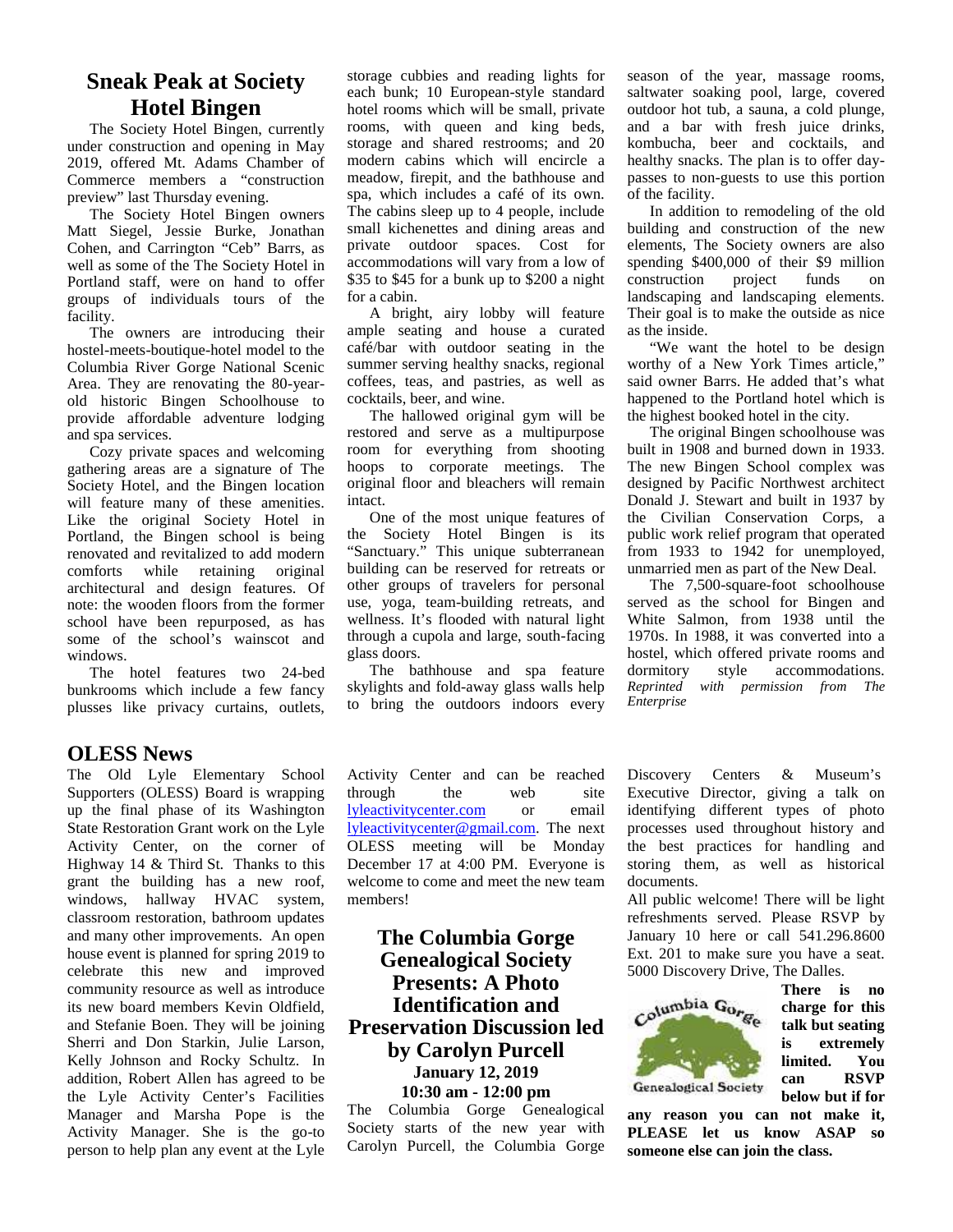# **Fair**

For the latest information on Lyle School District, visit the website for the school district. **http://www.lyleschools.org**



# **Winter Music Extravaganza**

Photos by Mildred Lykins

**More photos at https://www.lyleschools.org/**



**Lyle Schools will be closed Monday, December 24 - through Friday, January 4. We'll see you all back at the regular time, Monday, January 7. May your days be merry and bright!!**

**(Klickitat, Lyle Against Substance Abuse Coalition) Jan. 16th . 5 - 6:30 pm Meets the 3rd Wed of each month. Alternates between Klickitat and Lyle**

> **The Library Bookmobile--- Fall - Winter Schedule Wednesdays January 9th. & 23rd . Lyle Market.....9:45 – 10:15 Lyle High School 10:25- 12:30 Dallesport Church of Christ.....1:45–3:00**

**Dallesport PTO Meeting Tue,** *No Meeting* **2:45pm – 3:45pm Monthly on the first Tuesday School Board meetings will be held @ 6pm on the fourth Wednesday Jan. 23, 2019**  *Support your school and attend a meeting.*

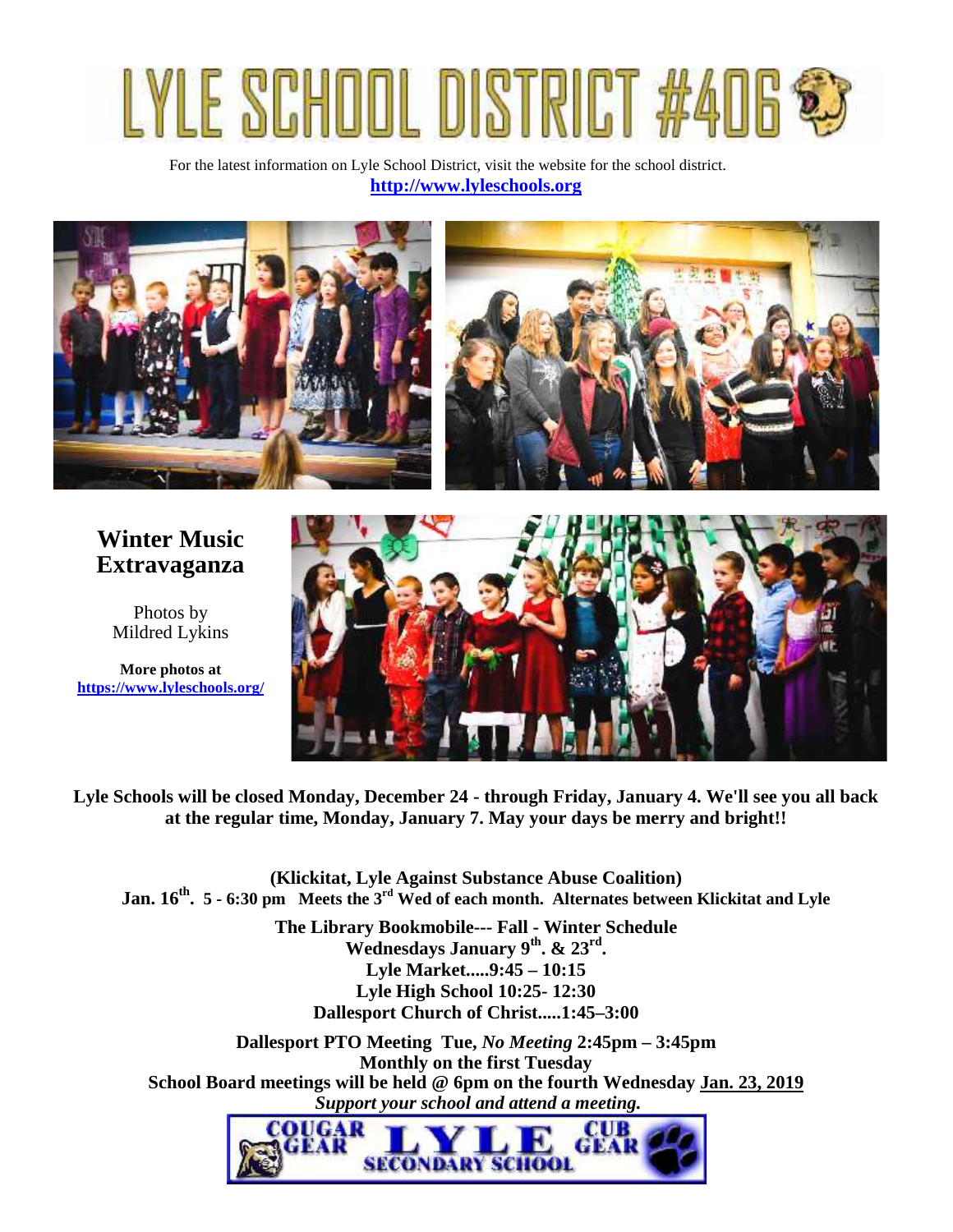### **Freeze your Gizzard** University Construction **Blizzard Run**

**Jan. 12, 2019 10:00 AM - 12:00 PM** http://www.nwprd.org/programs2/

Northern Wasco County Parks and Recreation District's Freeze your Gizzard Blizzard Run Saturday, January 12th, at the Lewis and Clark Festival Park 10.am start, Fast, Flat and follows the Columbia River on the blacktop, Riverfront trail. This is one of three opportunities to earn a sweet winter time trial. Come back in one month for the Valentine's trail run, and again for the St. Patty's trail run. After weeks of training and nail another PR in the 3K, 5K, 10K distances, then spend the day exploring historic The Dalles. This is a Northern Wasco County Parks and Recreation District event. Check-In & Same Day Registration 8:45 AM - 9:45 AM Race Starts 10:00 AM Note: Shirts guaranteed to participants who register by Monday, December 10th. Shirt sizes and quantities will be limited after Monday,<br>December 10th. Register at December 10th. Register at novies, www.nwprd.org

Lewis and Clark Festival Park W 1st St, The Dalles

Check-In & Same Day Registration 8:45 AM - 9:45 AM Race Starts 10:00 AM Information: Northern Wasco County Parks and Recreation District (541) 296 - 9533 602 W. 2nd Street, The Dalles, Fees/Admission: In District \$30 | Out of District \$33

### **History of Railroading in the** 2727 W 7th St, The Dalles, **Columbia River Gorge featuring Bill Burgel**

 Railroads have been in the Columbia Gorge for over 150 years. Today, more than 80 trains daily transverse the Gorge. Hear about the history of Railroading in the Columbia River Gorge from Bill Burgel, former Chief Train Dispatcher for Union Pacific at the Columbia Gorge Discovery Center & Museum, 5000 Discovery Drive, The Dalles, Oregon. An optional dinner begins at 6 p.m., followed by the 7 p.m. presentation.

 The Columbia Gorge is the lowest and arguably the easiest path through the Cascades mountain range. As such it has been a preferred transportation route for millennia. Despite significant engineering challenges the railroads have used this path for well over a century. US Railroading began near Baltimore in 1830 and in the Columbia River Gorge rehear<br>in 1865. Both were modest efforts only when in 1865. Both were modest efforts only to expand greatly in subsequent years.

 Bill Burgel, former Chief Train Dispatcher for Union Pacific, is a geologist with Degrees in engineering and structural geology from the University of Michigan and Idaho State He worked in various capacities within the railroad industry for the past 48 years, including evaluating and monitoring earthquake risks to railroads in The Gorge. Since retiring in 2010 he is using his geology background to help people become better prepared to survive an earthquake emergency.

 The dinner menu is Chicken Marsala, pear salad and couscous pilaf with dessert included. Beer and wine are available for purchase. Call 541-296- 8600 x 201 or visit www.gorgediscovery.org to purchase tickets online.

### **Free Movies**

What does Saturday morning mean for most families in The Dalles and surrounding areas? It means an opportunity to see free movies on the big screen. YouthThink, The City of The Dalles and Bruce Humphrey of Columbia Cinema have once again joined in a program of free Saturday<br>movies, **January** 12<sup>th</sup> through **January** 12<sup>th</sup> through **February 16th**. All movies start at 10:00 am, with the doors opening at 9:15 am. Due to the popularity of the events, the doors close at 10:10 am or earlier if the maximum of 400 people has already arrived. Admission is free and open to all. YouthThink volunteers will be collecting free-will donations for local food banks. Food donations are not required for entrance into the movie. 2727 W 7th St, The Dalles, Jan.  $12^{th}$ . Despicable Me 3 Jan. 19<sup>th</sup>. Ferdinand

Jan  $26<sup>th</sup>$ . Early Man

Feb  $2<sup>nd</sup>$ . The Lego Ninjago Movie

Feb. 9<sup>th</sup>. Rascal Rebel Peter Rabbit

Feb. 16<sup>th</sup>. Rock Dog

### **Dancing With The Gorge Stars Jan. 11, 2019 7pm – 10pm**

Back by popular demand, six Gorge Stars will compete for your votes at this mid-winter fundraiser. Similar to the reality TV dance show, contestants learn a routine prior to show time. But in this show, the competitors are our friends and neighbors from the gorge area. Paired with a professional dancer from the Utah Ballroom Dance Co., they spend many hours practicing their routines. Video highlights of the rehearsals are included in the program the beautifully costumed contestants perform for our concert. An entertaining judging-panel of locals scores each team at the end of the competition. Audience votes are then tallied to determine who wins the beautiful mirrored trophy. While the

ballots are being tallied, the Utah Dance Co. entertains with a professional showcase featuring a variety of highly technical dancing.

This is a fundraiser for the Mid-<br>Columbia Community Concert Community Concert Association and therefore is not included in the series of 5 regular season performances.

Tickets are available at Klindt's Bookstore, Lines of Designs and The Dalles Area Chamber of Commerce, or from any contestant. The Dalles High School 220 E 10th St, The Dalles

### **Second Saturday at WAAAM Air & Auto Museum**

**January 12, 2019 9:00 AM - 5:00 PM** The Second Saturday of each month the WAAAM Air and Auto Museum opens the doors to roll out and run some of its antique airplanes and cars. Visitors watch airplane operations up close and may get to ride in old cars too. Open 9-5. Activities 10-2. Lunch 11-1. Free parking. WAAAM is located three miles from downtown Hood River at 1600 Air Museum Road, Hood River, OR 97031. (541) 308-1600 for more information or visit www.waaamuseum.org

1600 Air Museum Drive Hood River

### **New Year's Brunch January 12, 2019 10am-1pm**

Enjoy a hearty meal while visiting with your neighbors. High Prairie Community Center 701 Struck Road Lyle WA (MP 6.2 Centerville Hwy) Raffle & Dessert Auction. Proceeds benefit Fire District #14 & High Prairie Community Council. .Suggested<br>donation \$7.00. Scrambled Eggs, Scrambled Eggs, Biscuits & Sausage Gravy, "Myron's Famous Brats", Hash Brown, Potatoes, Pancakes, English Muffins / Pastries, Fruit Salad, Coffee & Juice.

For more info: 509-365-4429

### **Family & Caregiver Alzheimer's/Dementia Support Group**

#### **January 16, 2019 3:00 PM - 4:00 PM** https://www.milestoneretirement.com

Spouses, family members, and friends caring for loved ones with Alzheimer's disease or a related dementia are invited to participate. Share stories and challenges, ask questions, gain support and insight, and talk with others who are going through or have experienced the journey. Flagstone Senior Living 3325 Columbia View Drive The Dalles

Meetings are held the third Wednesday of each month. 3:00 - 4:00 PM Contact: 541-298-5656.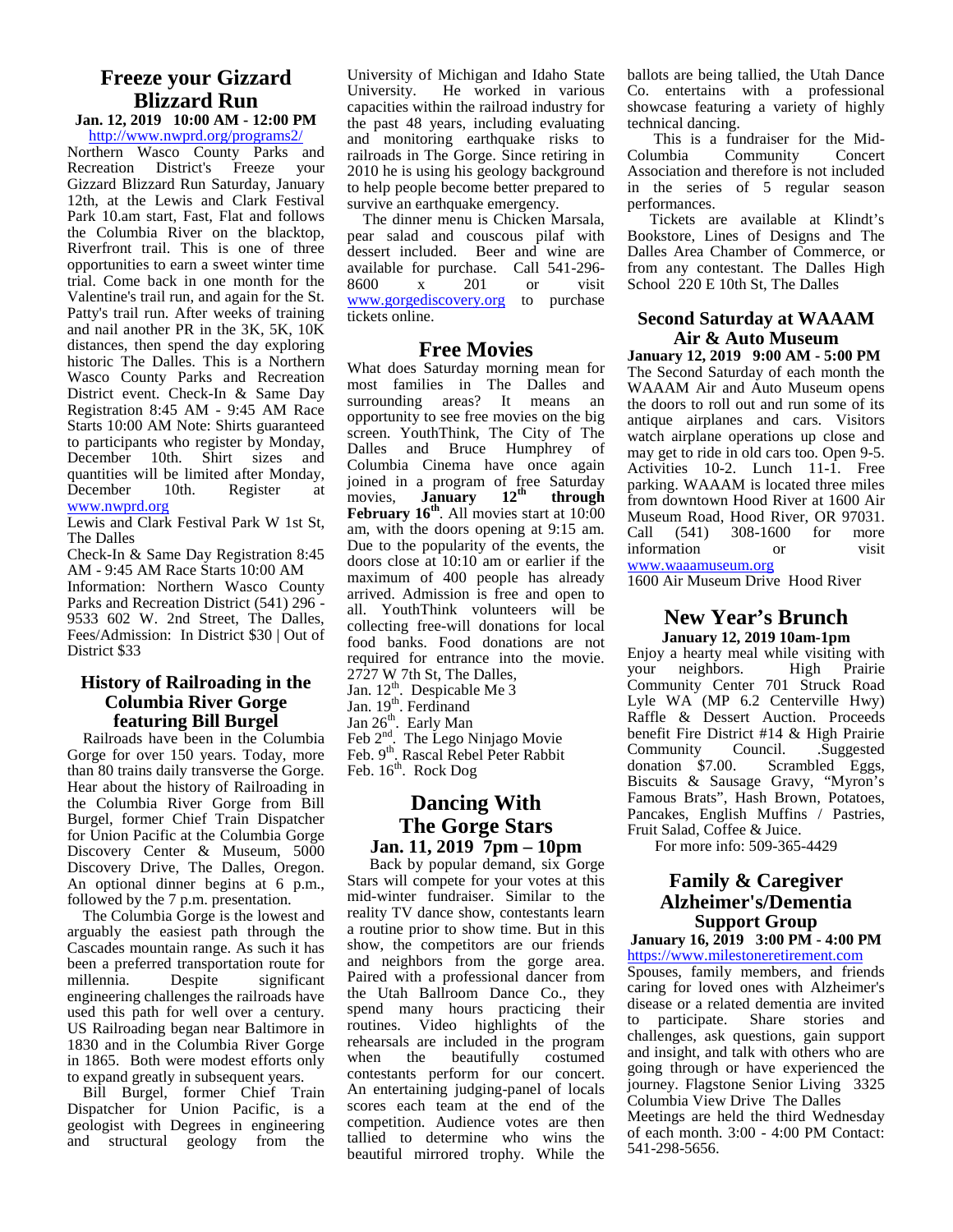# **Dallesport-Murdock Community Calendar**<br>Dallesport-Murdock Fire Dept. KCFD#6 Dallesport-Murdock Community Co

 **Dallesport-Murdock Fire Dept. KCFD#6 Dallesport-Murdock Community Council 630 Central Ave. P.O. Box 215 767-1252 136 6th Ave. P.O. Box 8**

**Post Office hours are 8am-2pm M-F Sat. 7:30am-11:00 for package pick up only Phone 767-1577**

| <b>January 2019</b>                                                                                                              |                                                                                                                                                     |                                                                                                                     |                                                                                                                                                            |                                            |                                                                                                                                                                                       |                                                                                                                                  |
|----------------------------------------------------------------------------------------------------------------------------------|-----------------------------------------------------------------------------------------------------------------------------------------------------|---------------------------------------------------------------------------------------------------------------------|------------------------------------------------------------------------------------------------------------------------------------------------------------|--------------------------------------------|---------------------------------------------------------------------------------------------------------------------------------------------------------------------------------------|----------------------------------------------------------------------------------------------------------------------------------|
| <b>Sun</b>                                                                                                                       | <b>Mon</b>                                                                                                                                          | <b>Tue</b>                                                                                                          | <b>Wed</b>                                                                                                                                                 | Thu                                        | Fri                                                                                                                                                                                   | <b>Sat</b>                                                                                                                       |
| <b>AA Meetings</b><br><b>Wednesdays and</b><br><b>Sundays 7pm</b><br><b>Lyle School</b><br>Library<br>625 Keasey<br>360-870-3321 |                                                                                                                                                     | <b>Volunteer</b><br>Firefighters<br>meet<br><b>Tuesdays 6pm</b><br><b>Dallesport Fire</b><br>Hall<br>New Year's Day | $\overline{\mathbf{2}}$                                                                                                                                    | 3                                          | 4<br><b>Senior</b><br><b>Advisory</b><br><b>Meeting</b><br>10:30am-12pm                                                                                                               | 5<br><b>First Saturday</b><br><b>Breakfast</b><br><b>Lyle Lions</b><br><b>Club</b><br>7am-10am<br><b>Everyone</b> is<br>welcome! |
| 6                                                                                                                                | <b>Lyle Lions Club</b><br>meeting.<br>Potluck at 6:00<br>pm; Mtg. at 6:30<br>pm. Call 509-<br>365-2921                                              | <b>Senior Lunch</b><br><b>Lyle 11:30am</b><br>Recycle                                                               | 9 Bookmobile 10<br>Fire Dist. Biz<br>Meet 6pm<br><b>Commissioners</b><br>Meet 7pm<br><b>Water Dist.</b><br>Meet 6pm                                        | Community<br>Council<br><b>Meeting 7pm</b> | 11                                                                                                                                                                                    | 12<br>New Year's<br>Brunch &<br><b>Auction</b><br><b>High Prairie</b><br><b>Community</b><br><b>Center 10am-</b><br>1pm          |
| $\vert$ 13                                                                                                                       | 14                                                                                                                                                  | 15<br><b>Senior Lunch</b><br><b>Lyle 11:30am</b><br><b>Martin L King</b><br><b>Birthday</b>                         | 16                                                                                                                                                         | 17                                         | 18<br><b>Airport Board</b><br><b>Meeting 7am</b><br>@Airport                                                                                                                          | 19<br><b>Fire Dist</b><br><b>Breakfast</b><br><b>Fundraiser</b><br>@ Fire Hall<br>7-10am                                         |
| 20                                                                                                                               | 21<br><b>Lyle Lions Club</b><br>meeting.<br>Potluck at 6:00<br>pm; Mtg. at 6:30<br>pm. Call 509-<br>365-2921<br>Martin L King Jr.<br><b>Holiday</b> | 22<br><b>Senior Lunch</b><br><b>Lyle 11:30am</b><br>Recycle                                                         | 23<br><b>Bookmobile</b><br><b>Lyle Market</b><br>$9:45-10:15$<br><b>Lyle High School</b><br>10:25-12:30<br><b>Dallesport Church</b><br>of Christ 1:45-3:00 | $\overline{24}$                            | 25                                                                                                                                                                                    | 26                                                                                                                               |
| 27                                                                                                                               | 28                                                                                                                                                  | 29<br><b>Senior Lunch</b><br><b>Lyle 11:30am</b>                                                                    | 30                                                                                                                                                         | 31                                         | <b>January</b><br>Named for the Roman God Janus,<br>protector of gates and doorways.<br>Janus is depicted with two faces,<br>one looking into the past, the other<br>into the future. |                                                                                                                                  |